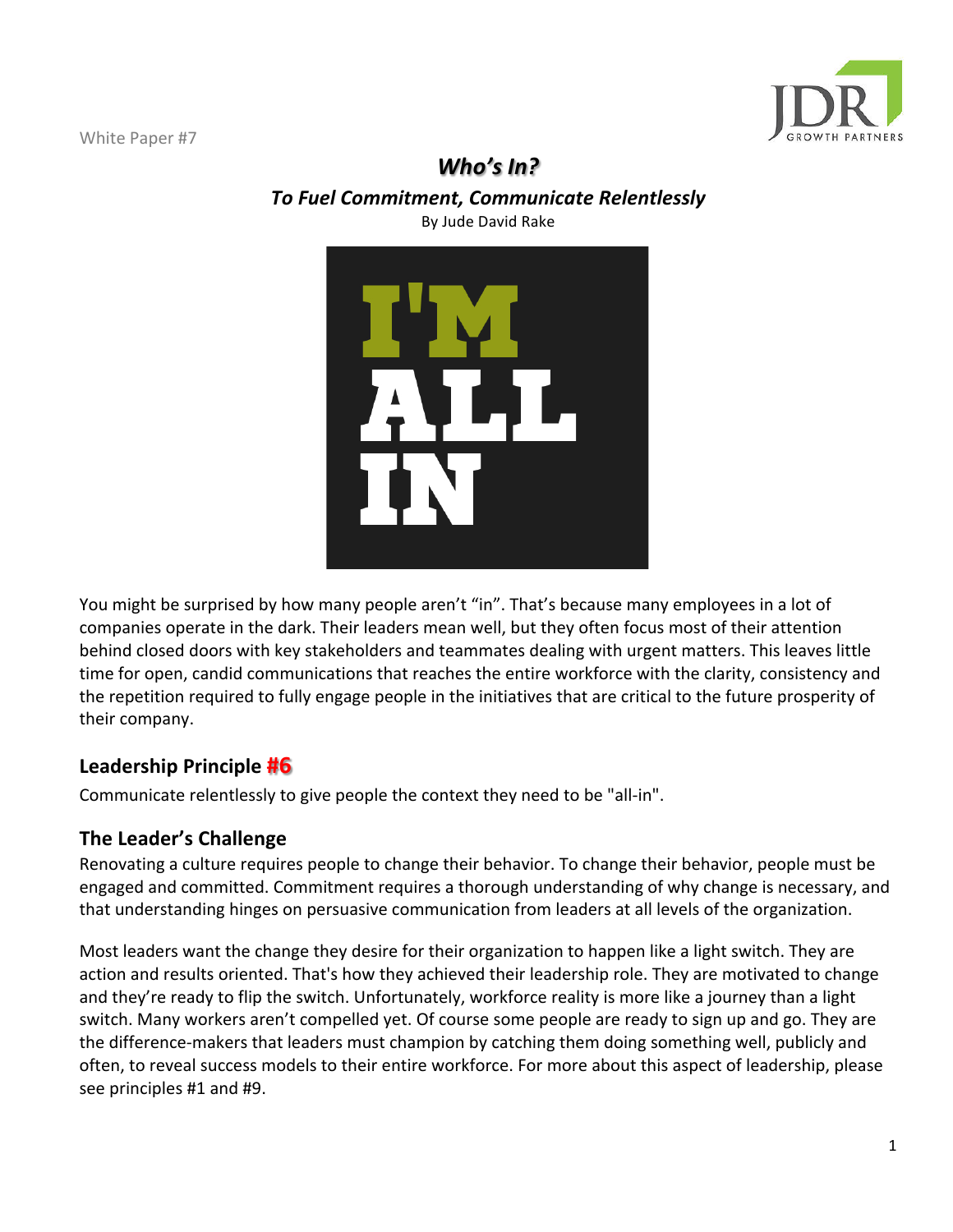

New ideas are the natural born enemies of the way things are, and for many people, the way things are today is simply more appealing than the way they might be in a future, unknown state their leader espouses as The Promised Land. People don't fear change. They fear loss. Many change initiatives threaten their competence, relationships, territory, security, sense of direction, and in some cases, their livelihood. What can possibly be so important that requires embracing this kind of potential loss? Why change? They need rational and compelling context.

The leader might think they have communicated an important message because they said it once or even a few times in key meetings and publicly to their entire organization. But it has been proven that many people need to hear a message at least 7 times for it to sink in. That message also must persuasively answer the questions every employee will be asking; what does all this mean for me, and how can I personally help us win?

If you ask leaders how well they communicate with their workforce, most will tell you that it's a top priority and they do it pretty well. Most leaders conduct regular communications meetings where they share goals and results, and they have other mechanisms for connecting with the people they lead. But their perception is often not reality through the eyes of their workforce. Leaders must have empathy to appreciate what their people need from them to fully commit to changing their behavior. The old command-and-control days of "you should do this because I say so" and "you should be happy to have a job" are gone. People want more. But too often leaders deliver messages crafted through their own lens rather than the perspective of the people they wish to inspire toward improved performance.

In his book *The Three Signs of a Miserable Job*, Patrick Lencioni hits the nail on the head when describing why people disengage from work.

- 1. Anonymity: They feel their leaders don't know or care what they are doing.
- 2. Irrelevance: They don't understand how their job makes a difference.
- 3. Immeasurement: They cannot measure or assess for themselves the contribution they are making.

I've worked with leaders who suggest this description does not reflect their workforce. They believe that their workforce is aligned and committed to the leader's goals, their environment is open and transparent, and trust permeates their culture. My conversations with their workforce often reveal a different, sometimes brutal reality captured in a study by the folks at Franklin Covey. They found that only 15% of employees surveyed could name even one of the top three goals their leaders had identified as critical. Among those who could name a goal, only 51% said they were committed to achieving it.

Unfortunately, even when best practices are executed at the highest levels of companies, they are often not being cascaded and implemented throughout the company with the kind of fidelity most leaders assume. As support, the Franklin Covey survey found that 81% of everyone surveyed said they were not held accountable to progress against the company's goals. When it comes to coaching, only 34% meet at least monthly with their manager to discuss their progress on goals (best practice = weekly).

Another large workforce study by Towers Watson found that 86% of employees like or love their job. That's the good news. The bad news is that only 21% of employees are truly engaged in their work, saying they would "go the extra mile" for their company. I believe that this huge gap between liking your job and being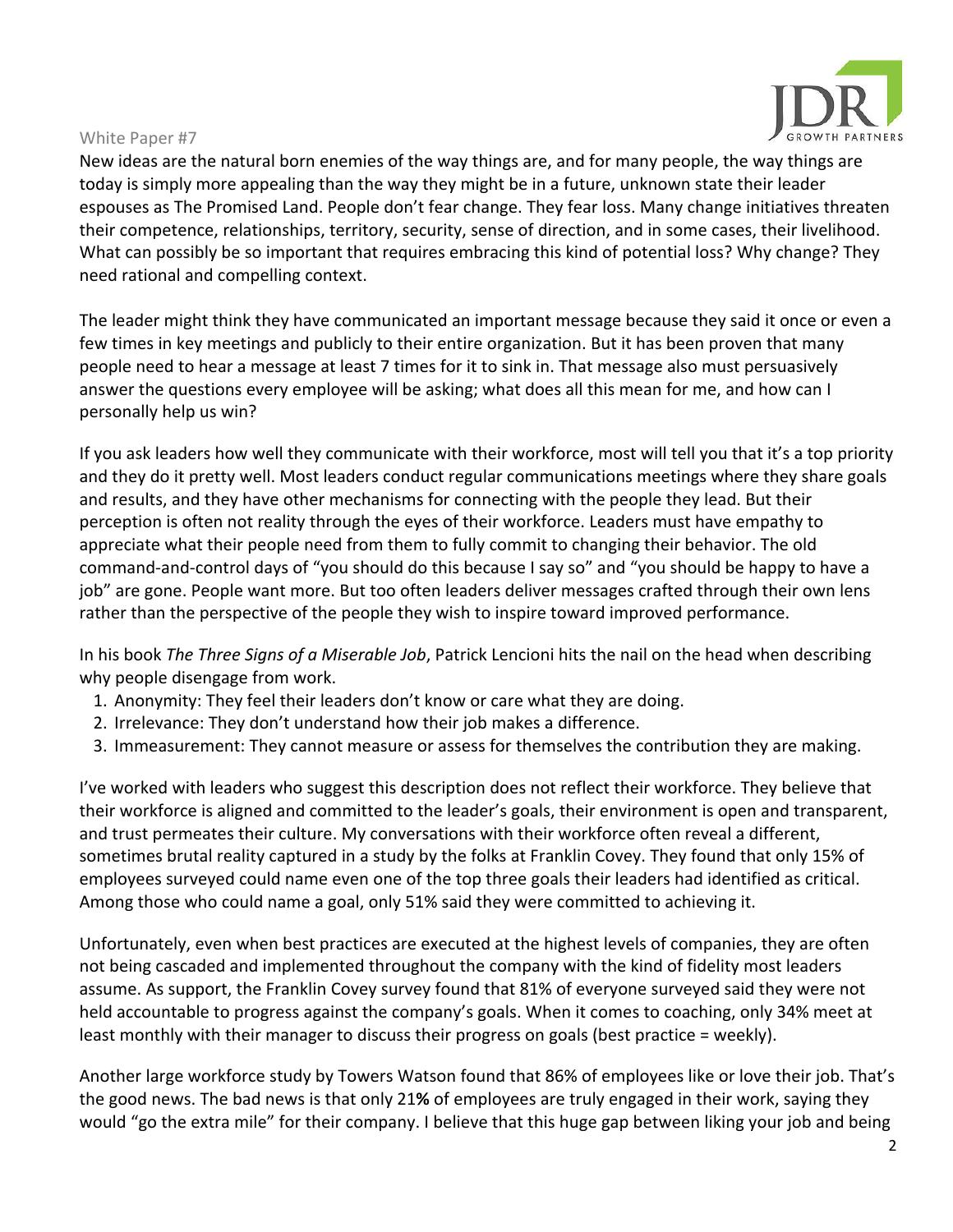

truly engaged in the company's goals represents the biggest lever leaders can use to improve their company's results. They must move people from being satisfactorily disengaged toward being enthusiastically committed to making a difference and winning.

Right about now you're probably saying something like "come on, you think this is more important than strategy or execution, or that new acquisition we're working on?" Yes, I do, because it's the engagement and commitment of your people that will ultimately determine the ROI of all of those other requisite initiatives you and your team are sweating. As support, according to a recent Gallup survey (http://www.gallup.com/businessjournal/166667/five-ways-improve-employeeengagement.aspx), engaged employees are 21% more productive, have 37% less absenteeism and have 25% lower turnover.

You might also be thinking that your company is different, because you are different. Your people are more engaged because you lead them better than the leaders in these surveys. That might be true, but I encourage you to remember that your information is filtered. No matter how good you are at seeking bad news and constructive criticism, complements travel to the corner office and up the ivory tower much more smoothly than the brutal facts. The reality in many organizations is that the bulk of the workforce thinks their leaders at the top don't really care about them, and they distrust them. Again as support, in the Towers Watson survey sited above, a mere 38% believe that senior management is sincerely interested in their well-being. Just 44% believe that senior management tries to be visible and accessible. Less than half believe that senior management actions are consistent with the company's core values. And perhaps most disconcerting, less than 40% believe senior management communicates openly and honestly. While your numbers might be much better, I believe all leaders should assume that this is their starting point, and work relentlessly to provide the context their workforce needs to be "all-in".

## **What Matters Most**

No one is obligated to follow anyone. It is increasingly an opt-in or opt-out world. Most people don't just want a job, they want to identify with a meaningful cause. They want their leaders to show authentic commitment and passion for that cause. Leaders need to help the leaders at all levels of their company paint a compelling picture of future prosperity, and they must communicate it long after they think the workforce embraces it. They must be a genuine, convincing, and trustworthy champion of their enterprise's possibilities, and they must help people understand their role in helping their company win and prosper.

As leaders work with their team to craft their communications strategy, they should assume that all of their people need to progress through stages of a change journey. Leaders must persuasively communicate to a target audience that is progressing through denial, resistance, exploration and eventually commitment. The challenge is exacerbated by the fact that there are people distributed throughout all stages. Knowing where your people are on the journey, and tailoring your message is critical.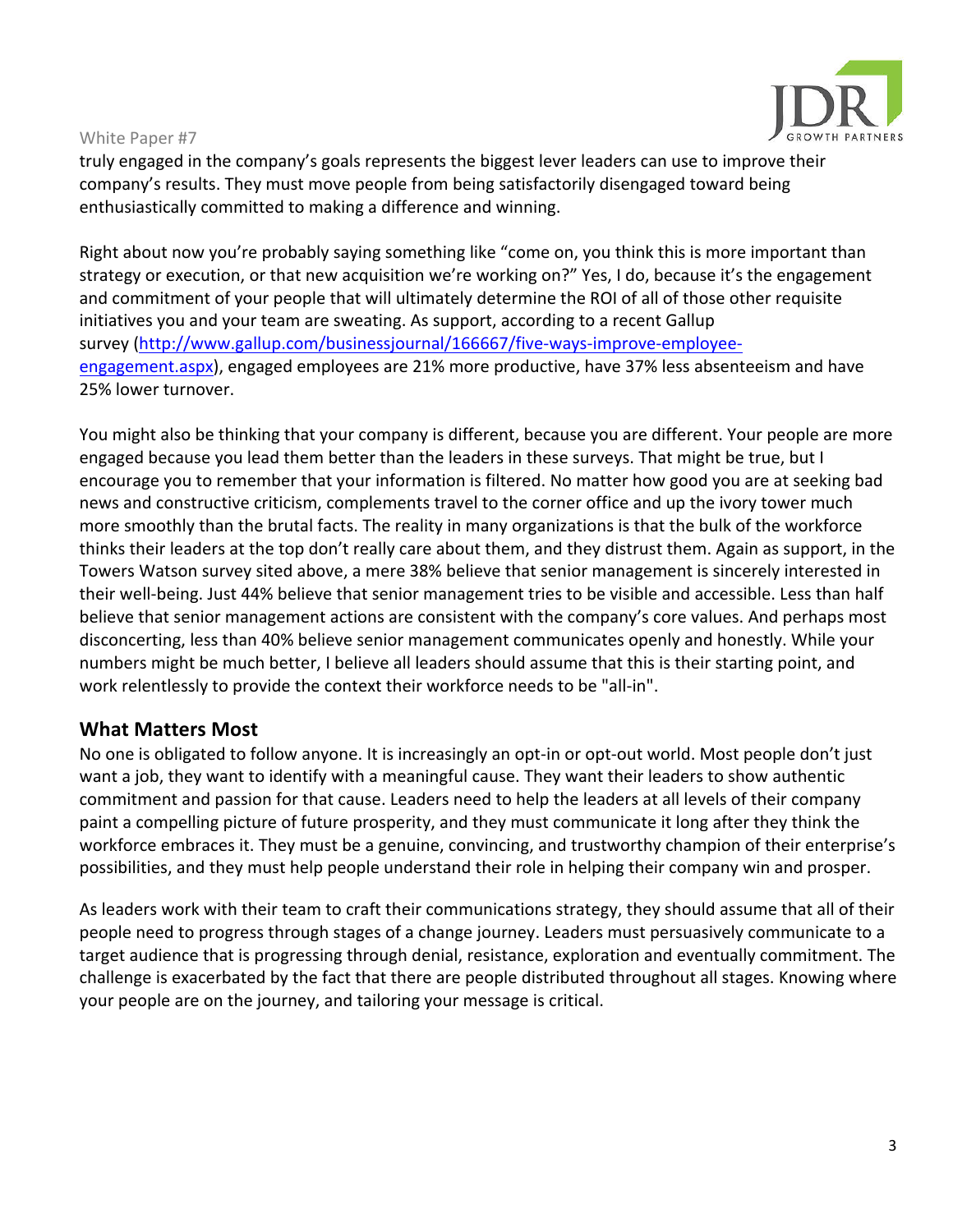



Once a leader fully appreciates the mindset of their people in these stages of the journey, it is much easier to be receiver-based in their communications. Here are a five communication tips for nurturing your people toward full-on commitment:

- 1. Lead transparent "Town Hall" or "All-Hands" meetings as the centerpiece for driving cultural **transformation, engagement, and ownership.** In these meetings, I suggest these proven methods:
	- Tie everything back to your vision, purpose, core values, strategic direction, and goals. Share progress as transparently and candidly as possible.
	- Keep your people connected with the impact your business has on society. Don't take it for granted. They need you to connect them with the marketplace and external environment honestly and objectively by sharing the positive and negative facts. Give them reasons to believe in your company's purpose and promise, and be honest when your not meeting consumer and customer expectations.
	- Showcase difference-makers. Use these meetings to illuminate what success looks like by featuring at least one difference-maker and/or high performing team. Let them tell their story, and make sure they have the coaching they need to communicate their message succinctly.
	- Teach them something important. At each meeting, include a brief session that elevates their business acumen and ability to contribute to goals. For example, include P&L 101 where you provide a simplified explanation of a profit & loss financial statement, and help everyone understand their role and impact, all the way to the factory floor and warehouse.
	- Share wins and losses, and call on difference-makers in the audience to provide details.
	- Illuminate your organization's core values at every meeting by shining a spotlight on employees who recently modeled the values.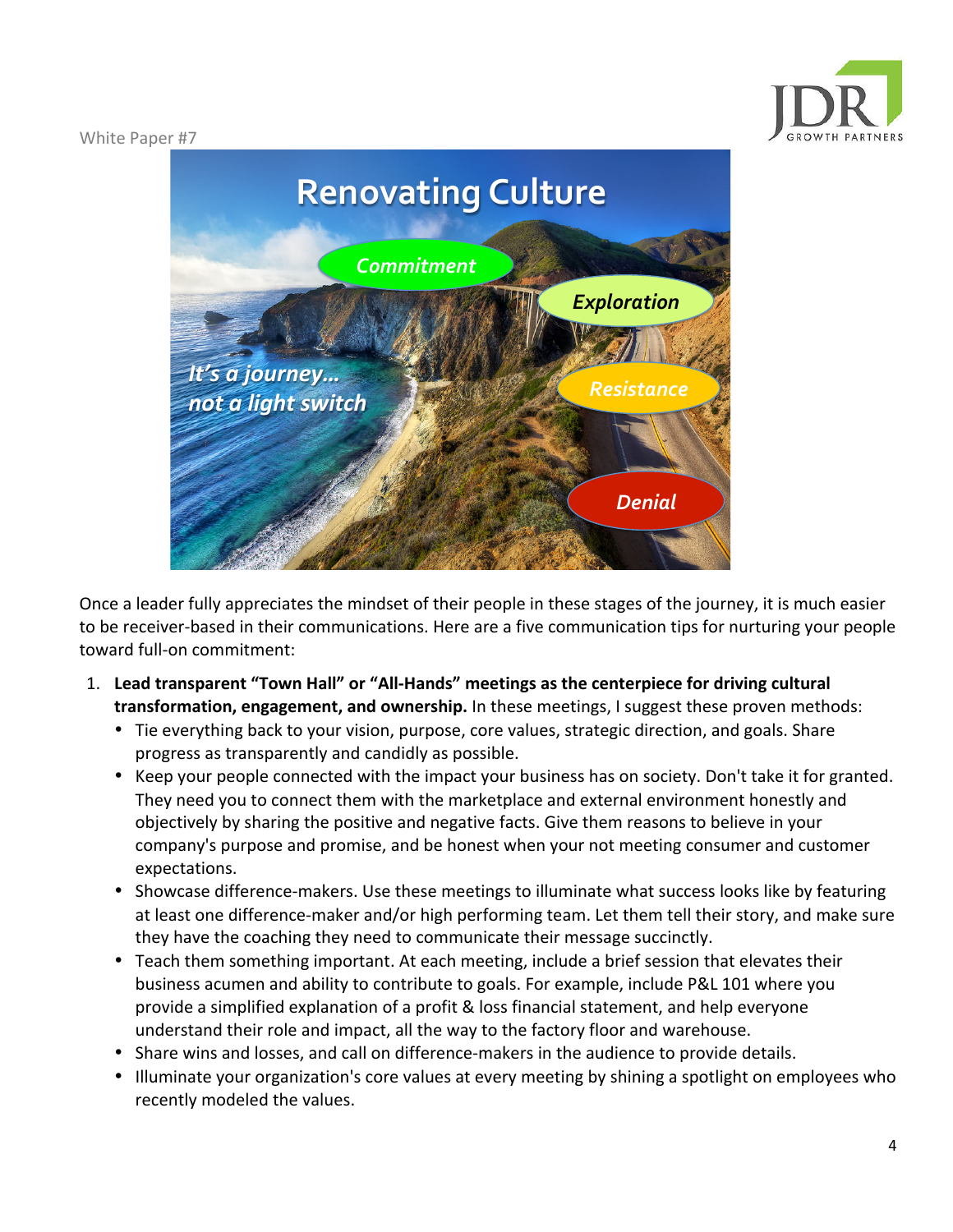

- Always allow time for Q&A. If your culture is dormant, there may not be many questions early in the journey. Plant some really tough questions in the crowd ahead of time and answer them with candor to model the openness you seek in your culture. Be honest when you don't know the answer, and resurrect the question later when you secure an answer. Questions will grow over time as you build credibility and trust, as will transparency and alignment.
- 2. **Champion your company's vision, principles, strategy, and plans with external partners.** Your business partners, customers, and suppliers want to know that your company is led by someone who understands their strategies and goals, and that you are dedicated to finding common ground upon which you can collaborate to achieve mutually beneficial results.
- 3. Maximize your time with the troops and listen to them. Schedule "walk-around time" and treat it like an important meeting every day. Don't forget your people in more remote locations such as the field sales force, factories and distribution centers, and international operations. It's the same way I treat physical exercise. If you don't make it a priority and schedule it, it won't happen. For example, I like doing regularly scheduled "delta breakfasts" with 8-10 employees who have diverse roles from different parts of the company. I provide them treats, and we have a casual discussion about our culture and the challenges they face in their jobs. By listening to them and showing them that I sincerely care about them, I receive in return valuable unfiltered insight, and it gives me an opportunity to reinforce our strategic direction and core values. I also reinforce their role and accountability. I borrowed this idea from Jerry Quindlen, one of the best teammates and leaders with whom I have worked. For more insight regarding connecting with and listening to the troops, I recommend watching this outstanding, 4 minute video produced by Leadercast featuring Rorke Denver at http://www.leadercast.com/now/leadership-principles/being-present-as-a-leader/.
- 4. Prioritize and participate in talent review sessions beyond your direct reports, and extend your **influence deeply into the talent recruitment process.** This will send an important message that all supervisors in your company should care about the acquisition, development, and retention of top talent. For more on this topic, I highly recommend the article *Building A Team Of A Players* by Kevin Ryan.
- 5. **Catch people doing something well.** This sounds obvious, but similar to many sports coaches, I'm often surprised how many leaders either under-value or forget the impact of rewarding success and creating a model for others to emulate. They spend the bulk of their time screaming instructions to players making mistakes rather than highlighting those who exhibit excellence. When a coach or a leader puts a player or employee on a pedestal for outstanding performance or behavior, they extend their influence exponentially by providing their team or workforce instructional insight to what success looks like, and they motivate others to step up their performance. Send hand written notes, and structure rewards for both outstanding results and desired behaviors. For example, I like giving annual President's Awards publicly at Town Hall Meetings to employees who exhibit the company's stated core values. Make sure criteria are clearly defined and communicated. To be clear, I am not suggesting that leaders should avoid tough conversations and constructive guidance when needed. But balance is key because nobody likes following a leader who is constantly playing whack-a-mole.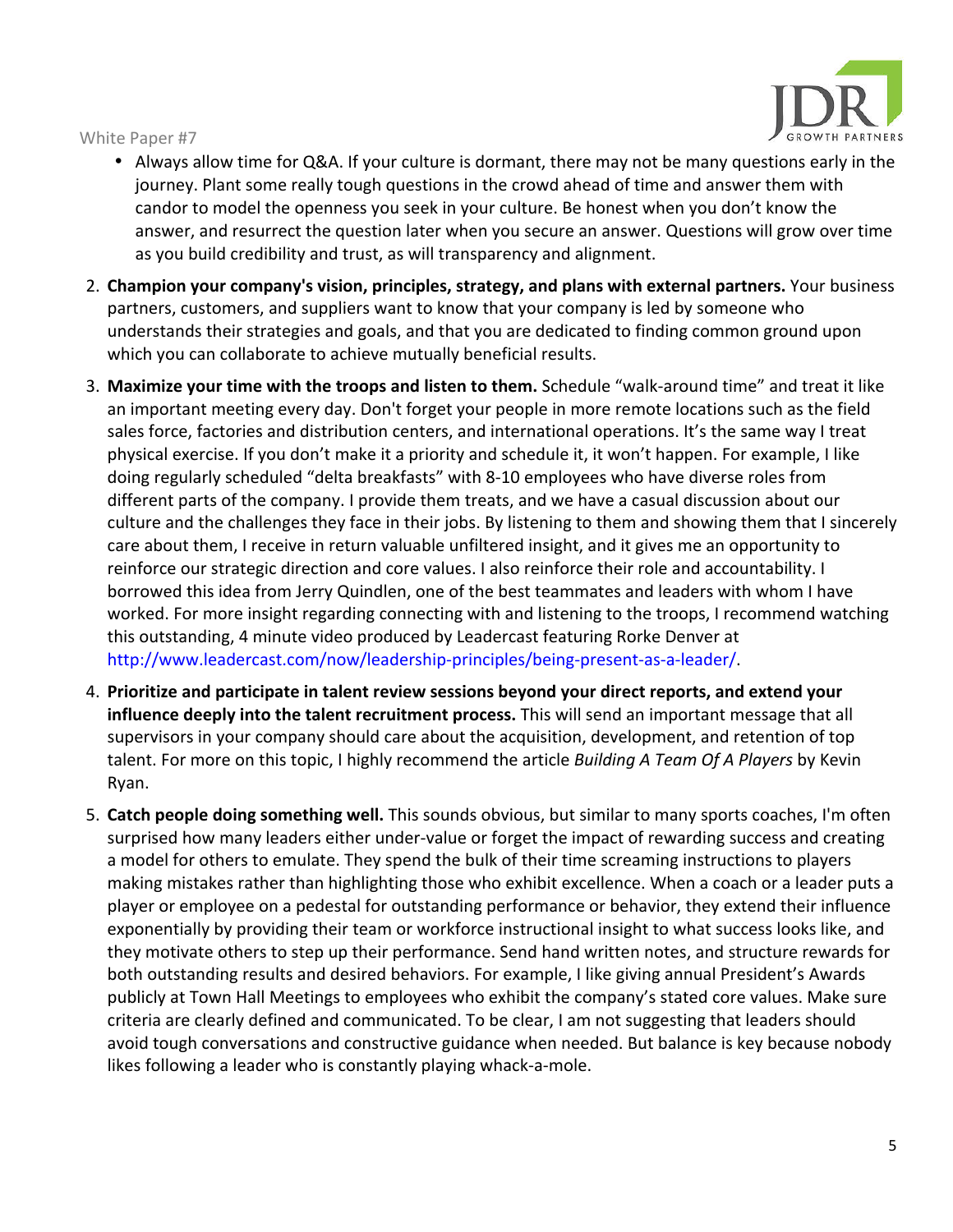

For additional advice, I recommend the book *Unusually Excellent* by John Hamm. John understands that leaders must be able to stand in their follower's shoes and see themselves from that view. He prescribes nine leadership skills that can help leaders significantly increase the percentage of their workforce that responds affirmatively when asked, "Who's in?"

## **A Success Model**

Joe Mallof joined SC Johnson Wax as President of North America in the late 1990's after a successful career at Proctor & Gamble. I learned more from Joe about engaging the workforce and getting everybody on the same page than any other leader with whom I've worked. I wasn't the only one. In fact, just one year after joining the company, our CEO at the time, Bill Perez, stated publicly at an Officer's Meeting that Joe had a bigger impact on SCJ in his first year than anyone he had witnessed in his three decades at the company.

Joe immediately embraced the family culture at SCJ by sitting down with everyone face to face, bringing a picture of his family, telling stories, and asking questions that showed he was genuinely interested in everyone he was leading. He also communicated relentlessly. He wasn't flashy. What you saw was what you got. A straight-shooter who clearly took his leadership responsibility seriously. Joe was rarely in his office because he maximized time with the people he led and the consumers and customers we served. For example, when he approved new packaging, branding and graphics, it was done in a store on retail shelves, not in a conference room. He worked collaboratively to get everyone aligned on a succinct, one page strategic plan, and he taught our leadership team how to deploy it to maximize commitment. Communication was the centerpiece.

SCJ had company-wide communications meetings before Joe joined us, but he took them to a new level by adding additional venues for genuine engagement with *all* employees. We were no longer talking at employees, but with them. Before Joe, there was one presentation that was repurposed prioritizing the convenience of the leadership team. Under Joe's leadership, we pressed the flesh and took our message directly to everyone regardless of location and shift. We touched everybody. If you were on the agenda, what was once a one-time presentation suddenly morphed into a 24-hour road show across several venues. Joe made sure we left no one untouched, and they responded.

As workforce commitment to achieving our shared goals improved, results followed suit. Joe leveraged SCJ's culture of innovation and family values by getting all hands on deck. More and more people knew they played a role in our collective future prosperity because Joe taught our leadership team how to engage and align an entire workforce. We were all in-it-to-win-it, together, because Joe Mallof was a leader who fully appreciated that people need context and transparent communication to sign up for and fully commit to changing behavior, culture, and ultimately bottom line results.



### **About the Author**

Jude Rake is a veteran CEO with a 30+ year track record of building businesses to create economic value, from well known consumer packaged goods companies such as Clorox, PepsiCo, and SC Johnson, to smaller